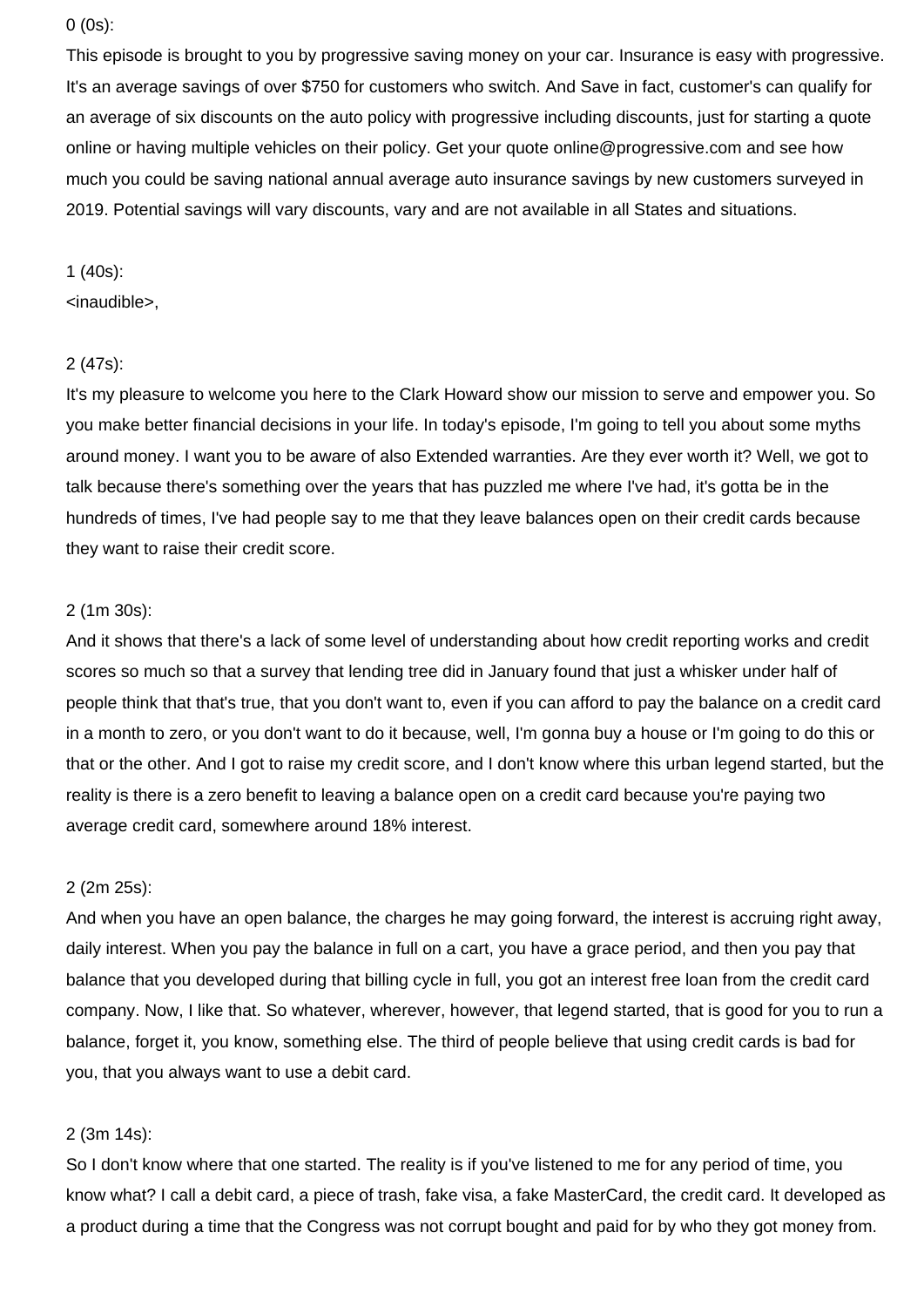And so Congress wrote into law consumer protections for credit cards. There was no thought no idea of a debit card. When those rules were developed in the 1960s, you fast forward, the debit card is a product really the tens 50 years later.

## 2 (4m 3s):

So the debit card in an era that the Congress has controlled by corporate contributions, the debit card has no consumer protections at all. That's why you see all those endless ads from visa, trying to con you into using the debit card from the banks, pushing you to use the debit card, because it is such a powerful win for them. When you use that debit card, because let's say you buy something online, use that debit card and the merchant never sends you the merchandise.

## 2 (4m 45s):

What happens to your money? It's gone. What happens if the merchant lies to you about the goods and sends you something very different than what they represented with a debit card, you're done your money's gone with a credit card under the federal law. I'm talking about it. It was designed in the 1960s. You have these protections and no, there were not dinosaurs roaming the earth in the 1960s. Like my kids think, but you have protections to dispute a purchase with a credit card, no such right exists under the law near the banks could of gone to Congress when they came up with the idea of debit cards and not fought having these protections.

## 2 (5m 35s):

But consumers never even got a fair hearing on having any protections with debit cards, but wait, it gets worse. So what happens if a crook duplicates your credit card number or steals your credit card and they're using it, they're using your car and they're using your number, that in possession of your card, you don't even know how they got your number, but they're using it. What's your risk. What's your liability with a credit card, generally zero maximum \$50 in the worst circumstances. But again, no money is left your hands.

#### 2 (6m 16s):

You just dispute those charges with a debit card. What happens? Well, the criminal empties, your checking account. You have overdraft. The AMT that too, you can have checks bouncing all over the place in the bank is even allowed a while to collect all those bounced check charges. And you were a victim of a crime, but wait, it gets worse under the rules. Wait, there's more under the rules. The bank is the judge, jury and executioner on the determination. If you committed the fraud are, it was done by a fraudster.

## 2 (6m 57s):

They are given two weeks to decide. And after two weeks they can say tough. We think you did it. And you're out the money. You're out the money, or they can issue you a temporary credit and then continue whatever their fake investigation is. Or after two weeks, they can give you your money back. And I'll get calls from people who say, Hey, you know, my credit union gave me the money back right away. I don't know what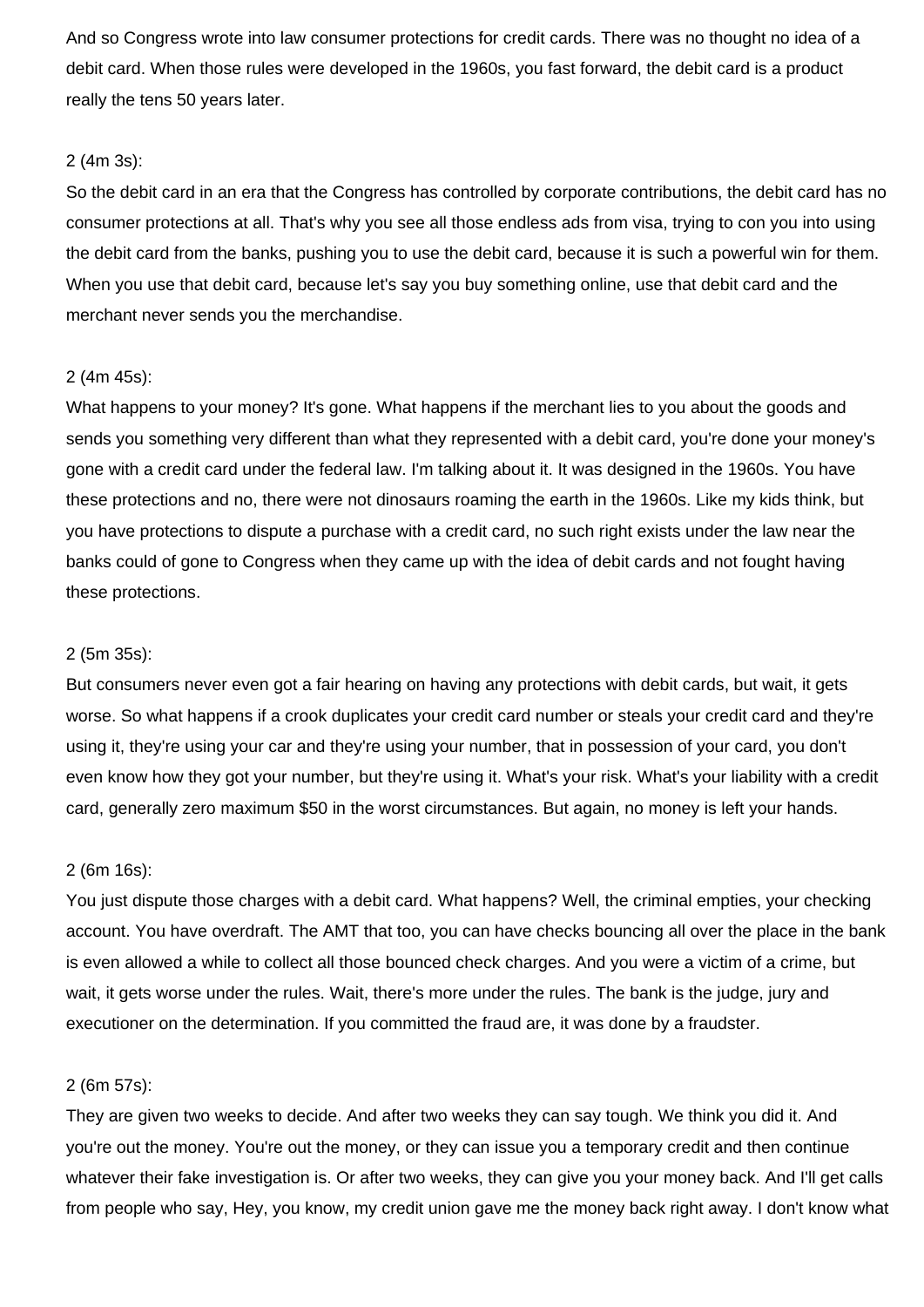you're talking about. Or my bank gave me the money back after a day, you don't know what you're talking about.

# 2 (7m 38s):

Just because some credit union or some bank went beyond the law and went ahead and took care of you doesn't mean they have to. It's just, they did better there be full legal protections under the law. So be aware of this and know that a debit card, the only roll, it really plays. Is. If you are someone who knows, if you have credit cards, you'll Spend yourself into oblivion and the debt in that one circumstance, a debit card likely could be preferable because you can't spend money.

# 2 (8m 18s):

You don't have Krista

# 3 (8m 21s):

Patron. And Connecticut says, how many payments can you be behind on a credit card before it affects your credit score?

# 2 (8m 29s):

So the credit card company can report you 30 days late. So a single light payment that goes beyond 30 days will potentially be reported on your credit report. A single 30 day late is not in and of itself devastating unless you're somebody who has what's called a golden credit score. If you had a score that was somewhere between eight and eight, 50 than a single 30 day late would really eat you up for others with more normal earthling credit. Score's a single over 30 would hurt you for a while, but would not be devastating.

# 2 (9m 11s):

But if you end up going over 60, where you have a 30, you have a, a 60 year overdue like that, then it starts to be a real problem for you moving forward. And so the important thing is for you to stay in touch with your credit card company and let them know you're having financial difficulty and see if they can work with you and hopefully avoid too many bad marks on your credit.

# 3 (9m 43s):

Mindy and Georgia says I have a great credit score and no debt. I fell prey to a store credit card in December while Christmas shopping, just because they offered me 20% off, my purchase turns out it was actually a MasterCard, not just a store credit card. I did activate it because I returned something in needed to request a refund. I have no need for another credit card I already have to do with a total credit line of \$23,000. This one has a credit limit of 2,500. Should I cancel it or just let it sit

# 2 (10m 12s):

Mindy. I'm so excited to tell you, this is your lucky day. You One the store credit card lottery. It's actually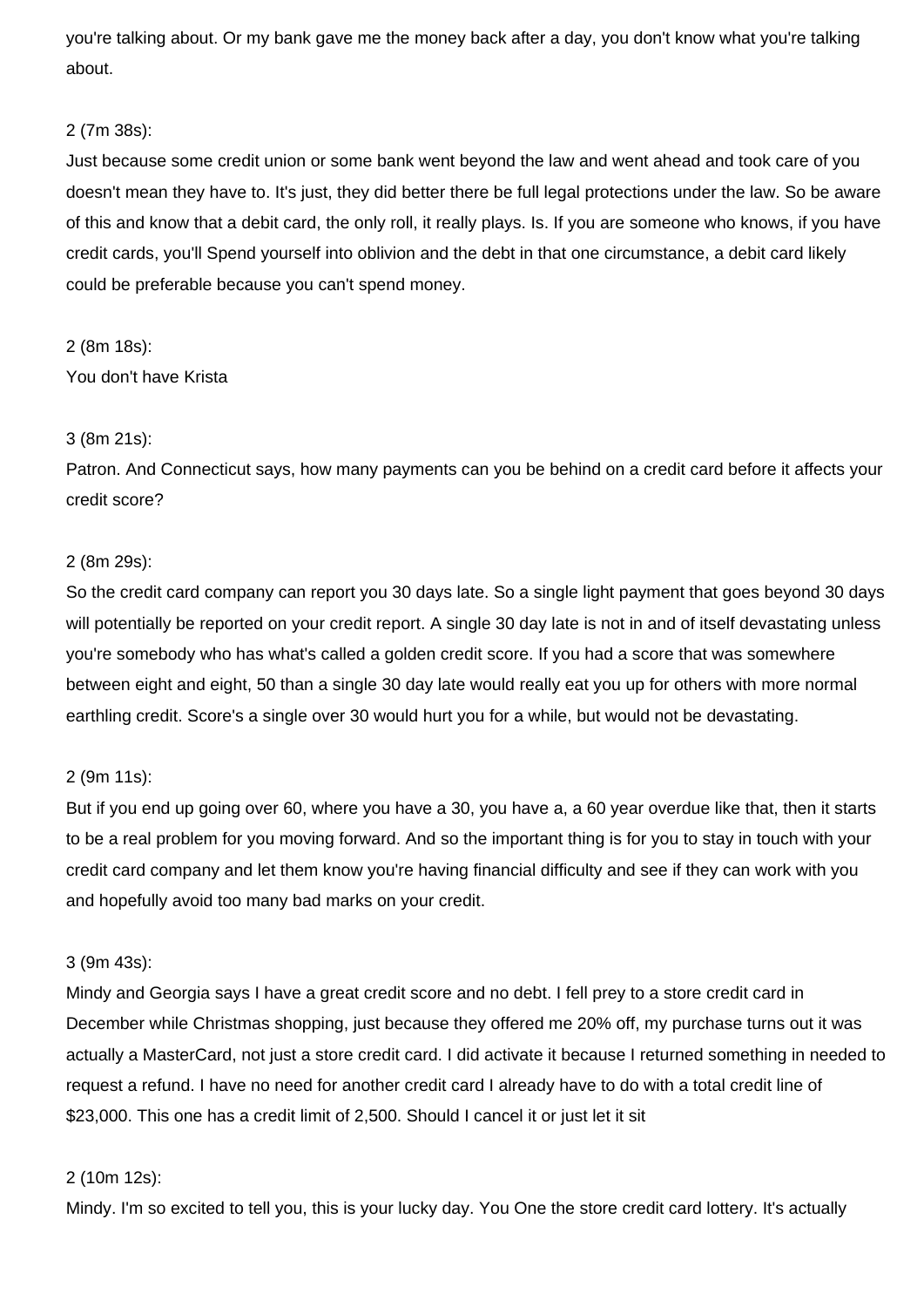vastly superior for you that it had a MasterCard logo on it and making it what's known as a general purpose credit card instead of a store card store cards are considered to be junk credit and can harm your credit standing. The fact that you already have this store MasterCard is to your advantage in your credit reporting and your credit mics. You took a small hit for a new application for credit with it. And it was a hard inquiry on your credit minor number of points.

# 2 (10m 54s):

But now having that third card is good for you. I know it's weird, but it's good for you to have it. And it will increase your total available credit, which by itself will raise your credit score.

## 3 (11m 13s):

Jonny and Georgia says I'm interested in a car warranty for my twelve-year-old vehicle, and I'm very confused about which reliable auto warranty to purchase. Help me please, John

## 2 (11m 24s):

Money, I'm going to address the warranty stuff and just a couple of moments here. And I want to tell you for a 12 year old vehicle, you actually can't by a legitimate car warranty, 12 year-old vehicle, your really on your own. You want to put money into instead of spending what you would spend, the few thousand dollars for a car warranty. You want to put that money into a savings account or mad money account or emergency account to deal with the unexpected repair that may come at a later time. So coming straight ahead, I'll address head on the issues with Extended warranties and how you play that game.

## 4 (12m 14s):

This episode is brought to you by progressive saving money on your car. Insurance is easy with progressive. It's an average savings of over \$750 for customers who switch. And Save in fact, customer's can qualify for an average of six discounts on their auto policy with progressive including discounts, just for starting a quote online, or having multiple vehicles on their policy. Get your quote online@progressive.com and see how much you could be saving national annual average auto insurance savings by new customers surveyed in 2019 potential savings will vary discounts, vary and are not available in all States and situations.

#### 2 (12m 60s):

Johnny just moments ago asked about buying an extended warranty on a 12 year old car. If I remember the length that age of the vehicle, and this is an area of so rife with fraud that I got to make sure you know, what's up. I think about how many of us get those bogus phone calls. A lot of people multiple times a day, or get a letter saying the warranty on your vehicle will soon to expire or has expired or whatever. And they're trying to sell you a piece of trash fake warranty. They're all the ads on TV for buying the Extended warranties on cars.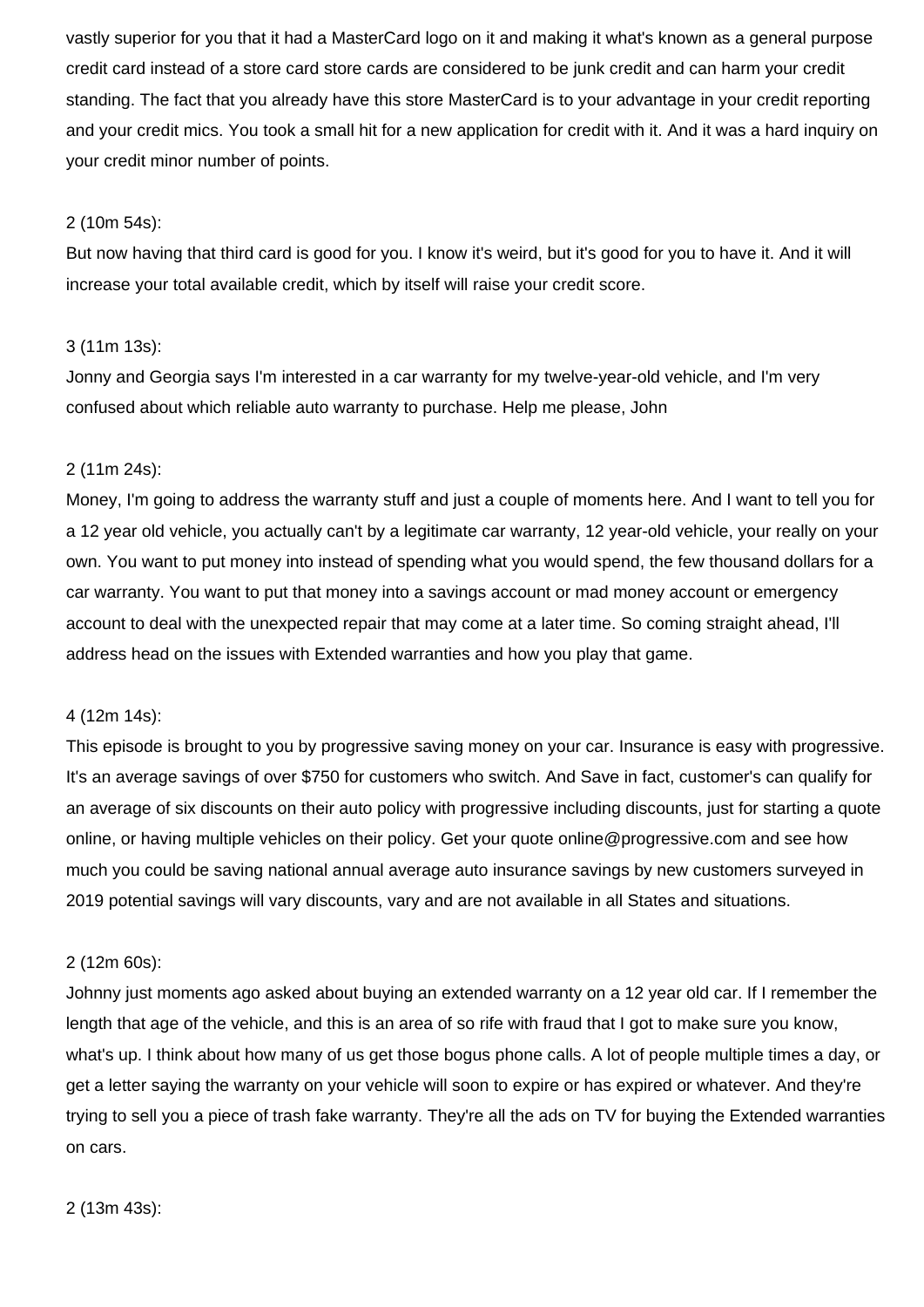And almost always, these are either out now frauds or just really bad deals. Usually they're out now fraud's and my TV work. I've done a sad story after story about people who bought these trashy fake warranties paid the thousands of dollars and then turned out that there was no real coverage. Lot of these Are organized crime activities, where they set up what looks like an impressive warranty, operation collect millions of dollars in premiums. And then they vanished into the night and what's referred to as a bust out. So I know that this is an area with a lot of hoodlums, and you've got to be very aware that the possibility that you are buying a good, legitimate, extended warranty, sadly, even from a car dealer is probably a fraction of a percent.

## 2 (14m 46s):

Maybe, maybe even you might have a 5% chance that you're buying a One from a car dealer, or the reality is the car dealers don't talk about it because they don't make the markup on them. The only legitimate Extended warranties that you can have peace of mind with on a vehicle or the one sold by the manufacturer itself. Again, the dealers typically won't quote you those because their commissions are so tiny on those versus these third party warranties that they can make thousands of dollars on. And then you're left holding the bag when something goes wrong with your vehicle.

# 2 (15m 28s):

So if your whatever brand you're buying, normally the manufacturer itself will offer an extension of a warrantee. And then it is legit. It will be expensive. It will be expensive, but it will be the real deal. The question though is should you even buy one at all? Okay, here's a shocking stat. It was Just in a column by David Lazarus, the consumer writer, extraordinary with the Los Angeles times, okay. This is crazy. More than half of people who've bought Extended warranties on vehicles.

#### 2 (16m 12s):

Even more than one more than half

#### 3 (16m 16s):

Have never, ever, ever, not ever.

#### 2 (16m 19s):

You used that warranty for a claim. So you're paying thousands of dollars for suppose that peace of mind, but you never, ever even use. You may have bought a very reliable car, or it may have had things that go wrong with it while it's under manufacturer's original warranty, any of a number of circumstances. This is one of those things that I've been neutral about all through the years. Why am I neutral? Because the cost of a repair on a vehicle can be very expensive. And if you don't have money to deal with emergency expenses, there's a forced way of paying for it through an extended warranty.

2 (17m 7s):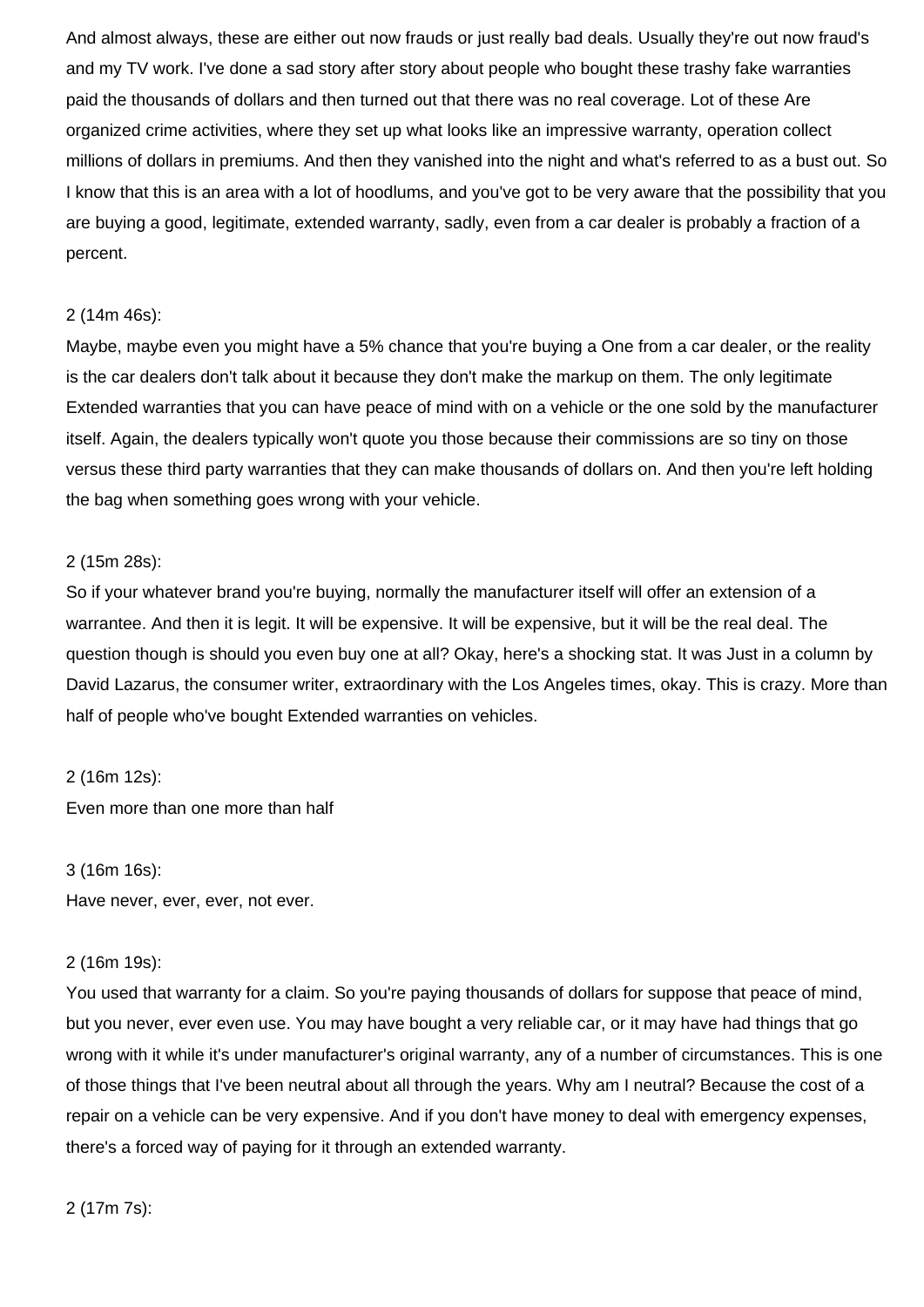But no, the math is not in your favor. And that's why it's best for you to put money regularly and to an emergency fund for anything in your life. That becomes a smaller, big, oops, rather than buying these warranties. But remember the rule, note it to you in your memory. Always, always when you buy one of these, make sure it's from the manufacturer of your vehicle itself. And no one else, Krista

#### 3 (17m 43s):

Clark Tina and Connecticut says I have a brokerage account, but one of the big banks, I know, I know I need get it out of there. Especially with this particular bank. The advisor is someone my parents have also used for years and out of loyalty. We've followed him to a couple of places he's worked. He has recently created his own company, kind of he's the president at asset advisors, part of the big bank, financial advisors network. So do you know how this works? My hope is that at some point this person would be independent of the bank or do I just need to break free so I can go with one of your favorite investment children.

## 2 (18m 20s):

Okay. So we have a new write up for you at Clark dot com on how you know, whether or not this person is safe for you to use. I mean, they work at a bank that has had multiple scandals, including on their financial advisor side. So the individual, if they are somehow independent, they need to sign a legal agreement with you that they are. In fact, a fee only fiduciary fee, only fiduciary with that means is that they get no commissions for any product that they would recommend.

## 2 (19m 4s):

Second, it means that they legally bind themselves to only doing what is in your best interests. Now, this bank does not operate under those principles normally, and they have had a checkered and hideous history of cheating their customers on the brokerage side, as well as the banking side. So this is an individual, you know, well, you have family history with, and that only takes you so far. If they are not legally a fiduciary who is doing business fee only, I think you've got to make that painful break

#### 3 (19m 51s):

Jann and Idaho says my 11 year old grandson was given a female dog from a family friend slash dog breeder. With the understanding that any money made from the puppies will go into a college fund. His mother would like it to go into an account that can be accessible to her in case of emergency. She's a single mother of two and also in healthcare, which is unpredictable during the pandemic. This account can be added to every year for the next five years at a possibility of up to \$20,000 per year. What kind of accounts should this money go into? Save from taxes and easy to ex access and whose name should it be? Would an online savings account, be the answer.

## 2 (20m 34s):

Wow. Wow. And wow. Okay. So a five 29 college savings plan is a tax free account. We grow tax-free and we'll protect the money for this child's future use for college, you through a complete curve ball with the idea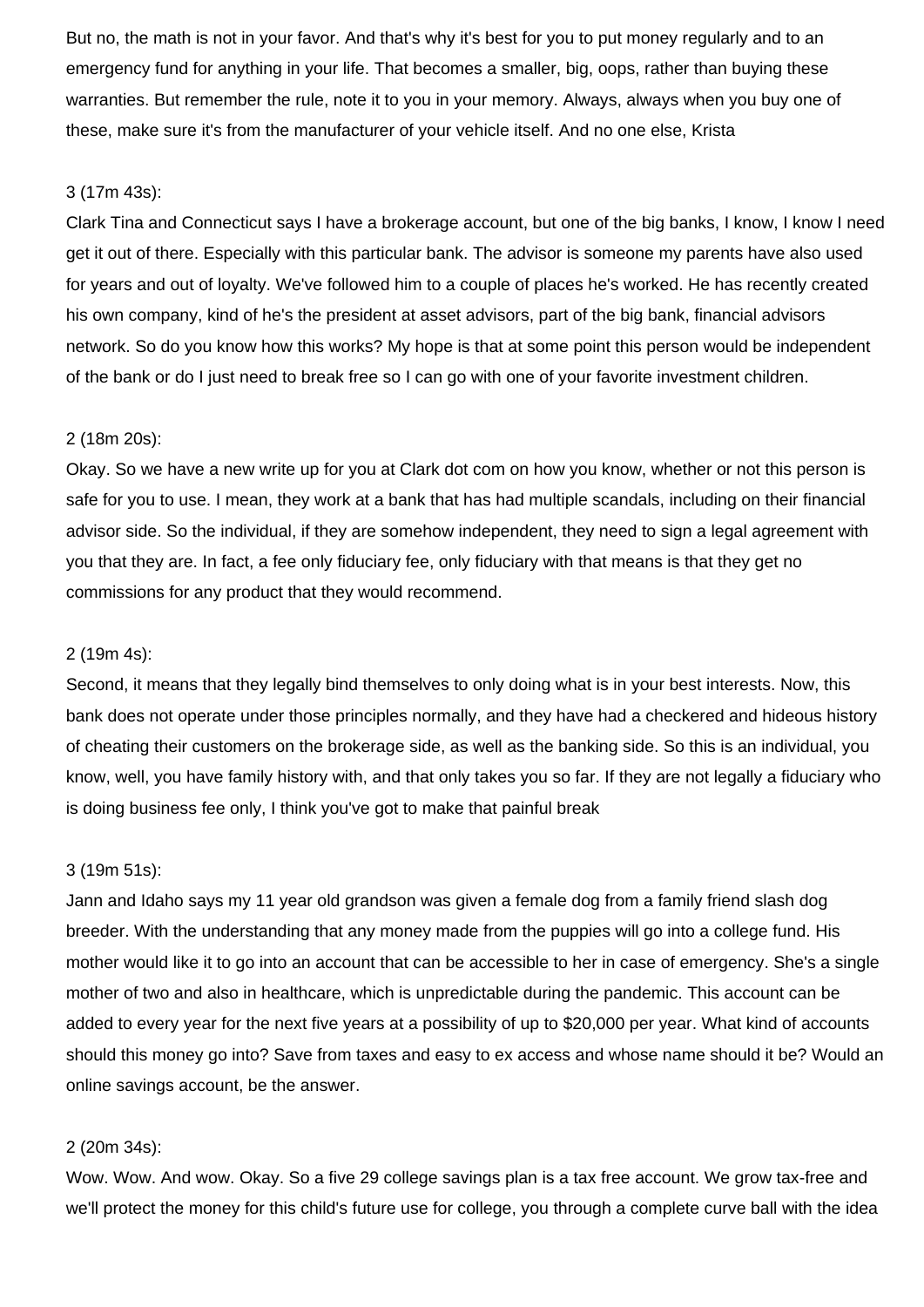that the mom may actually help herself to this money that her son would earn off of the breeding of this dog. Let me tell you her Sign is gonna work his rear end off with those puppies. That is a serious, serious, all consuming work and time consuming work, taking care of those puppies.

# 2 (21m 20s):

So I'm very, very concerned about your question because it blows apart the whole purpose of why he would have this female dog and what the result would be in terms of being able to pay for college. Odds are the mom would repeatedly find reasons that the money is needed to pay for life. And although that is legitimate, it was not the goal. What are the purpose and other uses would not be tax-free

# 3 (21m 55s):

Joseph from Indiana says on Airbnb and saw some places I would consider renting, but had some concerns from horror stories. I've heard about owners spying on the renters. Also, what is a Superhost would it be better to rent from someone with that title?

# 2 (22m 11s):

So I'll deal with your questions and reverse. So a super host is somebody who may have multiple properties that they rent on Airbnb. They rent very high volume. It will usually be someone who has a string of very, very, very good reviews and many reviews as well. It will not always mean that sometimes it will just mean that they have high volume of properties and bookings on Airbnb, but it gives you the more assurance that this is somebody who is not an amateur. They are a essentially a professional landlord, a professional host on the thing about the cameras.

# 2 (22m 55s):

There has been a lot of stuff that has run around every time. There's a rental unit where the owner has spy cameras in it. And people feel that legitimately they are being completely violated. And a lot of these cameras are ultra small. I don't know a way for you to vet that specifically to see if a property does have cameras in it that are being used to spy on you. I still believe though, that it is an isolated issue and isolated problem and running on Airbnb is a legitimate way to take a vacation.

# 2 (23m 36s):

I will tell you though, because of the pandemic hotel rates have been very depressed and hotels generally are cheaper to stay in per right now than Airbnb rentals. I want to thank you so much for joining us on today's podcast. And I want you to know that we serve you around the clock, check out our websites. If you've not been to both Clark dot com and Clark deals.com. And we also have free newsletters available, you decide what newsletters you want, how many times you'd like to see them per week. And we are there to educate you, to empower you and to serve you.

1 (24m 15s):